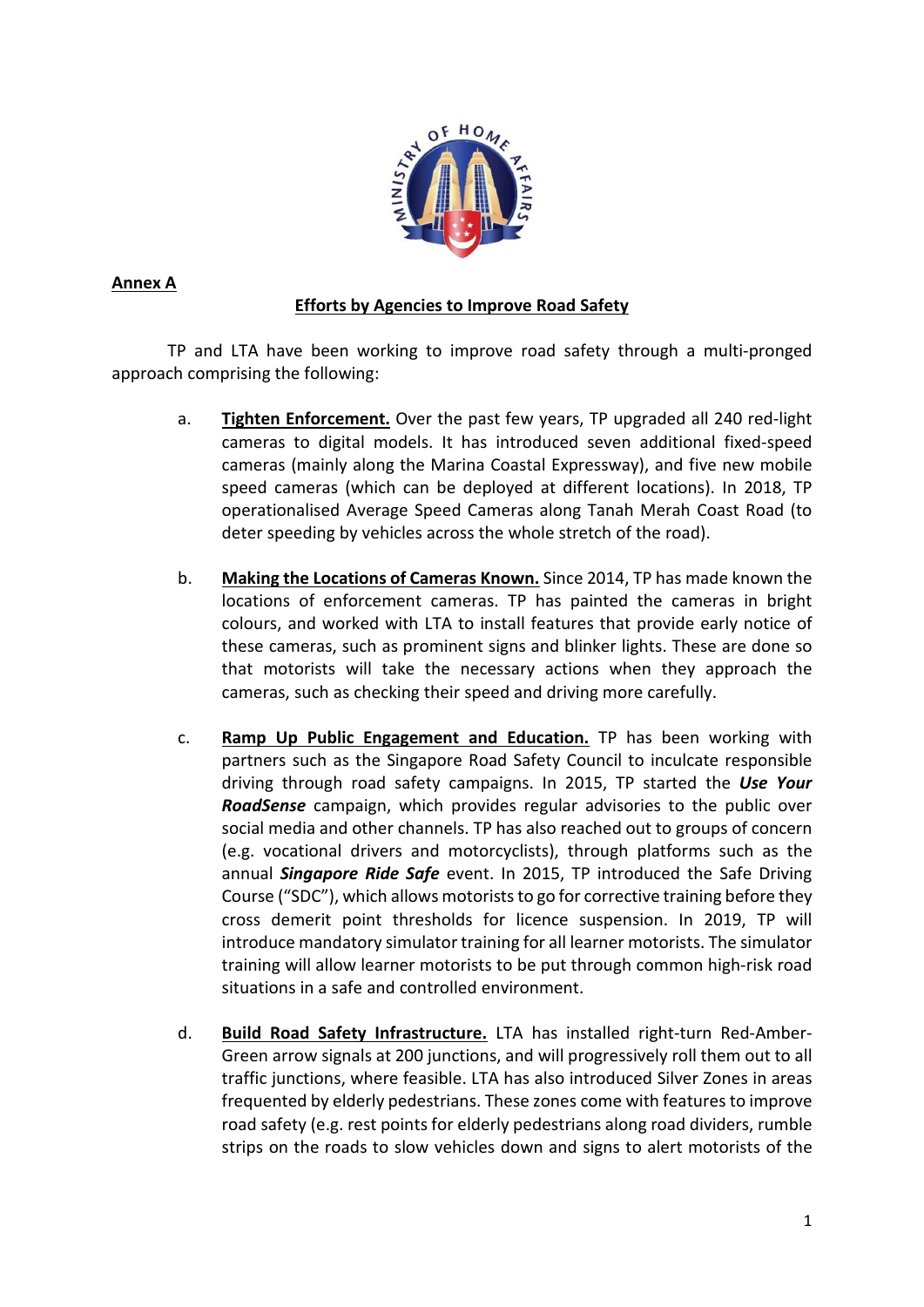presence of elderly pedestrians). There are currently 15 Silver Zones and LTA plans to put in place another 35 Silver Zones by 2023.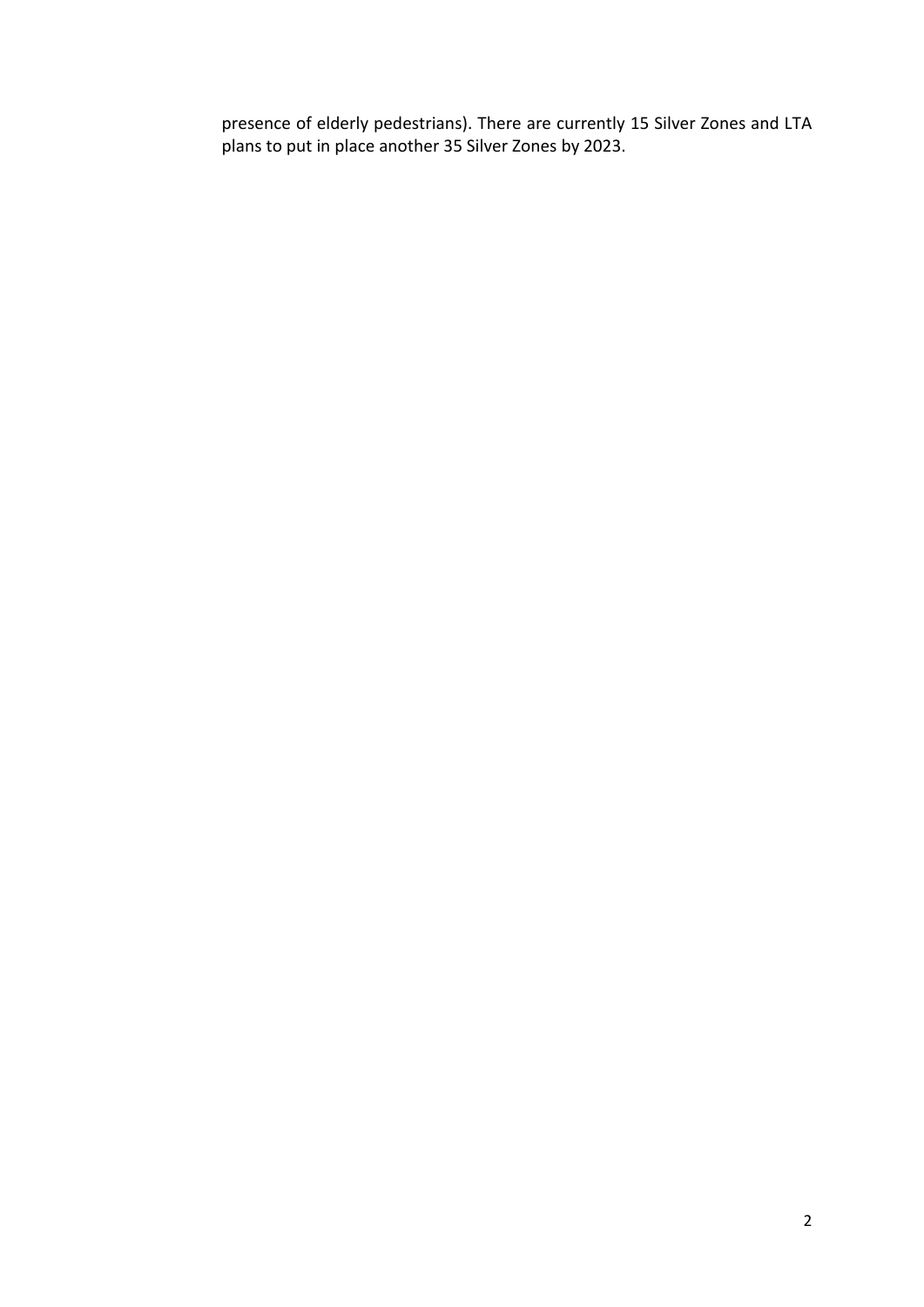# **Annex B**

# **Table: Comparison of Imprisonment Terms for Causing Death by Dangerous Driving Across Overseas Jurisdictions**

|                                                                                     | <b>Singapore</b> | United Kingdom* | <b>New South Wales,</b><br><b>Australia</b>                                        | <b>Hong Kong</b>                                                                     | <b>Malaysia</b> |
|-------------------------------------------------------------------------------------|------------------|-----------------|------------------------------------------------------------------------------------|--------------------------------------------------------------------------------------|-----------------|
| <b>Imprisonment Term</b><br><b>For Causing Death by</b><br><b>Dangerous Driving</b> | Up to 5 years    | Up to 14 years  | Up to 10 years<br>Up to 14 years, if<br>under the influence<br>of alcohol or drugs | Up to 10 years<br>Up to 50% longer, if<br>under the influence<br>of alcohol or drugs | Up to 10 years  |

*\*In Oct 2017, the UK Government announced plans to introduce lifetime imprisonment sentences for motorists who cause death by dangerous driving or while under the influence of alcohol or drugs.*